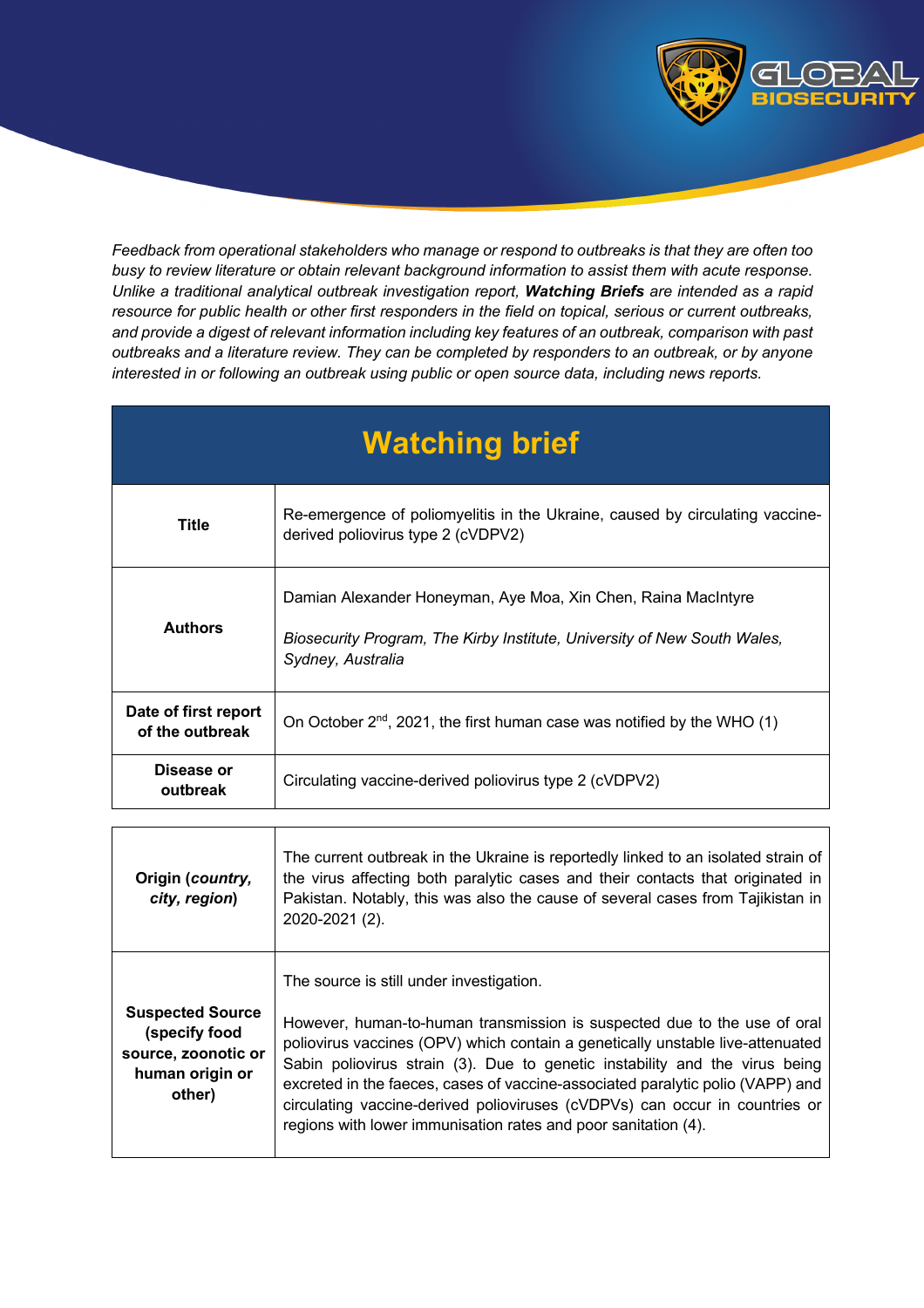

| Date of outbreak<br>beginning                                  | On September 1 <sup>st</sup> , 2021, the onset of acute flaccid paralysis (AFP) in the first<br>case was reported (5).                                                                                                                                                                                                                                                                                                                                                                                                                                                                                                                                                                                                                                                                                                                                                                                                                                                                                                                                                                                                                                                                                                                                                                                                                         |  |
|----------------------------------------------------------------|------------------------------------------------------------------------------------------------------------------------------------------------------------------------------------------------------------------------------------------------------------------------------------------------------------------------------------------------------------------------------------------------------------------------------------------------------------------------------------------------------------------------------------------------------------------------------------------------------------------------------------------------------------------------------------------------------------------------------------------------------------------------------------------------------------------------------------------------------------------------------------------------------------------------------------------------------------------------------------------------------------------------------------------------------------------------------------------------------------------------------------------------------------------------------------------------------------------------------------------------------------------------------------------------------------------------------------------------|--|
| Date outbreak<br>declared over                                 | Ongoing                                                                                                                                                                                                                                                                                                                                                                                                                                                                                                                                                                                                                                                                                                                                                                                                                                                                                                                                                                                                                                                                                                                                                                                                                                                                                                                                        |  |
| <b>Affected countries</b><br>& regions                         | Two Oblasts in Ukraine have been affected.<br>1. Rivne Oblast<br>2. Transcarpathia Oblast                                                                                                                                                                                                                                                                                                                                                                                                                                                                                                                                                                                                                                                                                                                                                                                                                                                                                                                                                                                                                                                                                                                                                                                                                                                      |  |
| <b>Number of cases</b><br>(specify at what<br>date if ongoing) | Two confirmed cases of AFP caused by cVDPV2 in Rivne Oblast and<br>Transcarpathia Oblast, Ukraine as of March 29 <sup>th</sup> , 2022, (2, 6, 7).<br>Confirmed cases of cVDPV2 without AFP linked to the index case in Rivne<br>Oblast include 7 household contacts (siblings) and 8 community contacts in<br>Rivne Oblast, plus 4 cousins from Transcarpathia (2). No further cases were<br>isolated from the second case in Transcarpathia (7).                                                                                                                                                                                                                                                                                                                                                                                                                                                                                                                                                                                                                                                                                                                                                                                                                                                                                              |  |
| <b>Clinical features</b>                                       | The initial clinical manifestations of poliomyelitis include numerous non-specific<br>symptoms such as sore throat, fever, tiredness, nausea, headache and<br>stomach pain that last for 2-5 days (8). However, over 70% of people who<br>become infected with polio do not have visible symptoms (8).<br>Progression to severe poliomyelitis involves symptoms affecting the brain and<br>spinal<br>cord such as<br>paraesthesia, meningitis and<br>paralysis<br>(8).<br>Severe poliomyelitis infection resulting in paralytic poliomyelitis can lead to<br>permanent disability or even death due to progressive muscle weakness<br>affecting the muscles supporting the respiratory system (8).<br>Survivors of polio can develop post-polio syndrome (PPS) where decades after<br>recovery, symptoms such as muscle weakness, lethargy and joint pain can re-<br>appear $(9)$ .<br>The clinical features in the current outbreak have been described in the first<br>report in Rivne Oblast, where the 17-month-old unvaccinated infant reportedly<br>became paralysed on the 1 <sup>st</sup> September, 2021 (5). The second case in<br>Transcarpathia of an unvaccinated 2-year-old boy reported symptoms on the<br>13 <sup>th</sup> December 2021, then reported an onset of paralysis on the 24 <sup>th</sup> December,<br>$2021(7)$ . |  |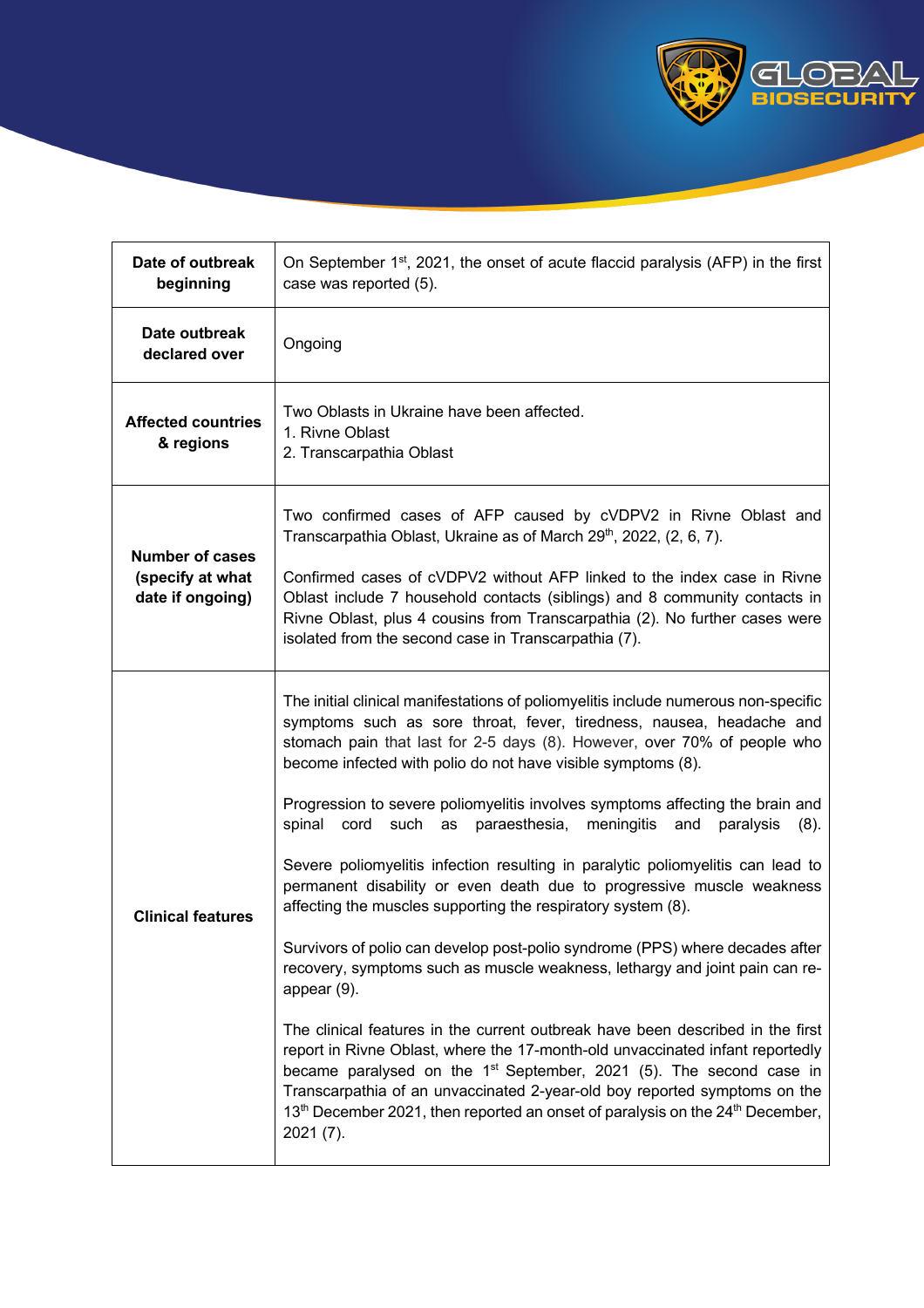

| Mode of<br>transmission<br>(dominant mode<br>and other<br>documented<br>modes) | The dominant mode of transmission is human to human via faecal-to-oral and<br>oral-to-oral routes through viral shedding (10, 11). Where sanitation is poor,<br>faecal-oral transmission dominates, while oral-to-oral transmission is more<br>common where sanitation standards are better (12, 13). Children become most<br>at risk if the virus spreads to household items and toys, then into the mouth and<br>finally into the gut where the virus multiplies (14).<br>Outbreaks of polio caused by cVDPV originate from back-mutations of OPV<br>caused by vaccine serotypes 1, 2 and 3 (15). In rare situations, though<br>particularly where vaccine coverage is very low, the live attenuated virus is shed<br>into the environment by those who have been vaccinated and can mutate while<br>continuing to be strong enough to infect (16, 17). |
|--------------------------------------------------------------------------------|-----------------------------------------------------------------------------------------------------------------------------------------------------------------------------------------------------------------------------------------------------------------------------------------------------------------------------------------------------------------------------------------------------------------------------------------------------------------------------------------------------------------------------------------------------------------------------------------------------------------------------------------------------------------------------------------------------------------------------------------------------------------------------------------------------------------------------------------------------------|
| Demographics of<br>cases                                                       | <b>Ukraine</b><br>Rivne Oblast: one seventeen-month-old girl with AFP and 19 close<br>contacts without AFP<br>Transcarpathia: one two-year-old boy with AFP                                                                                                                                                                                                                                                                                                                                                                                                                                                                                                                                                                                                                                                                                               |
| <b>Case fatality rate</b>                                                      | The case-fatality rates (CFR) reported for paralytics cases range from 5-10% in<br>children and from 15-30% among adolescents and adults (18).<br>In the current outbreak the CFR is $0\%$ , as of March $29th$ , 2022.                                                                                                                                                                                                                                                                                                                                                                                                                                                                                                                                                                                                                                   |
| <b>Complications</b>                                                           | The known complications rate in poliomyelitis cases is 1% for developing<br>paralytic poliomyelitis (19). Of those diagnosed with severe poliomyelitis, 5-10%<br>die when their breathing muscles become immobilised (20).<br>Of polio survivors 25-40 out of every 100 develop PPS, however, unlike<br>poliovirus, PPS is not contagious (9).<br>In this outbreak, the complications have been severe, with two of 21 cVDPV2<br>cases being diagnosed with AFP (5).                                                                                                                                                                                                                                                                                                                                                                                      |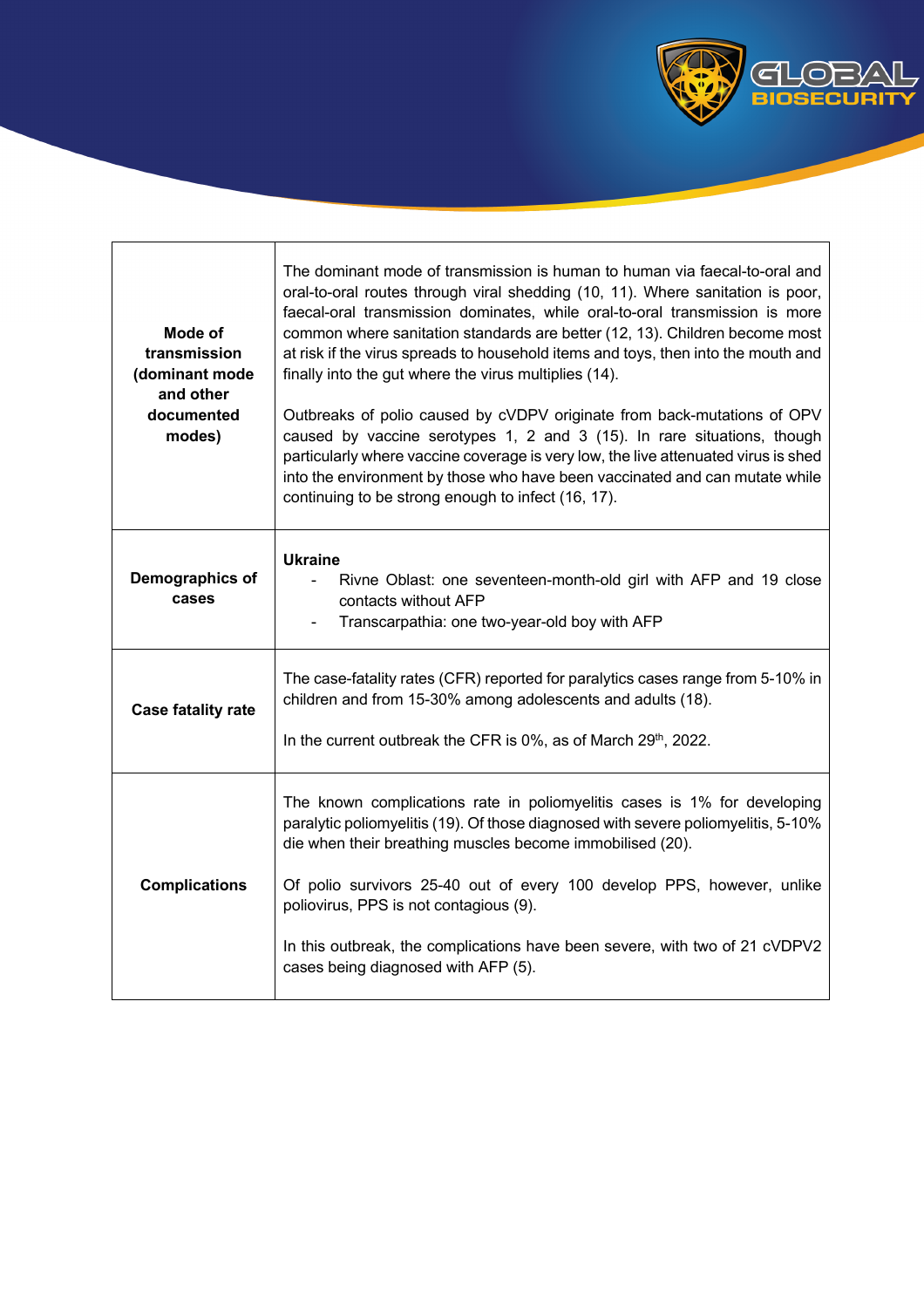

| Poliomyelitis is a vaccine preventable disease. There are two available<br>vaccines - the live virus oral polio vaccine (OPV), and the inactivated polio<br>vaccine (IPV).<br>The preventative measures currently in place in Ukraine are routine<br>immunisation through the free national immunisation schedule. It recommends                                                                                                                                                                                                                                                                                                                                                                                                                                                                       |
|--------------------------------------------------------------------------------------------------------------------------------------------------------------------------------------------------------------------------------------------------------------------------------------------------------------------------------------------------------------------------------------------------------------------------------------------------------------------------------------------------------------------------------------------------------------------------------------------------------------------------------------------------------------------------------------------------------------------------------------------------------------------------------------------------------|
| 6-doses at 2, 4, 6 and 18 months, 6 and 14 years of age (21). The Ukraine<br>recommends the first two doses be IPV with the remaining four doses OPV.                                                                                                                                                                                                                                                                                                                                                                                                                                                                                                                                                                                                                                                  |
| In response to the outbreak, the Ukrainian government initiated the Ukraine<br>Polio Outbreak Response Plan (21) to help boost vaccination coverage after<br>several years of low vaccine uptake, This commenced on February 1 <sup>st</sup> , 2022<br>$(22)$ .                                                                                                                                                                                                                                                                                                                                                                                                                                                                                                                                        |
| Additionally, the provision of clean water and improved hygiene practices and<br>sanitation are vital for reducing the risk of transmission (19).                                                                                                                                                                                                                                                                                                                                                                                                                                                                                                                                                                                                                                                      |
| To date there is no cure or antivirals available, and the progression of disease<br>is multifactorial, depending on the severity of acute paralysis, age of onset, and<br>socioeconomic status (23). Only supportive treatments are available to manage<br>the effects of the diseases through, antibiotics for secondary infections, pain<br>relieving medications, portable ventilators to assist with breathing, medications<br>to reduce muscle spasms and physiotherapy (24). In cases with severe disease<br>in the acute phase, greater residual deficits are likely with the development of<br>PPS in the future (25).                                                                                                                                                                         |
| The Ukraine was certified polio free in 2002 after the last reported wild poliovirus<br>case in 1996 (17). In 2015, an outbreak of cVDPV1 was reported in<br>Transcarpathia in two unvaccinated children aged 10 months and 4 years on<br>June 30 <sup>th</sup> and July 7 <sup>th</sup> respectively, with no linking features or further virus<br>circulation (17). The last reported cVDPV2 outbreak was in 2016 in the Odessa<br>province with one 3-year-old fully-vaccinated child being diagnosed with AFP,<br>with no further virus circulation (1, 26). No fatalities were recorded in either<br>outbreak. The geographical spread of poliomyelitis cases throughout the<br>Ukraine from 2015 to the present included multiple areas of the country, with<br>re-occurrence in Transcarpathia. |
|                                                                                                                                                                                                                                                                                                                                                                                                                                                                                                                                                                                                                                                                                                                                                                                                        |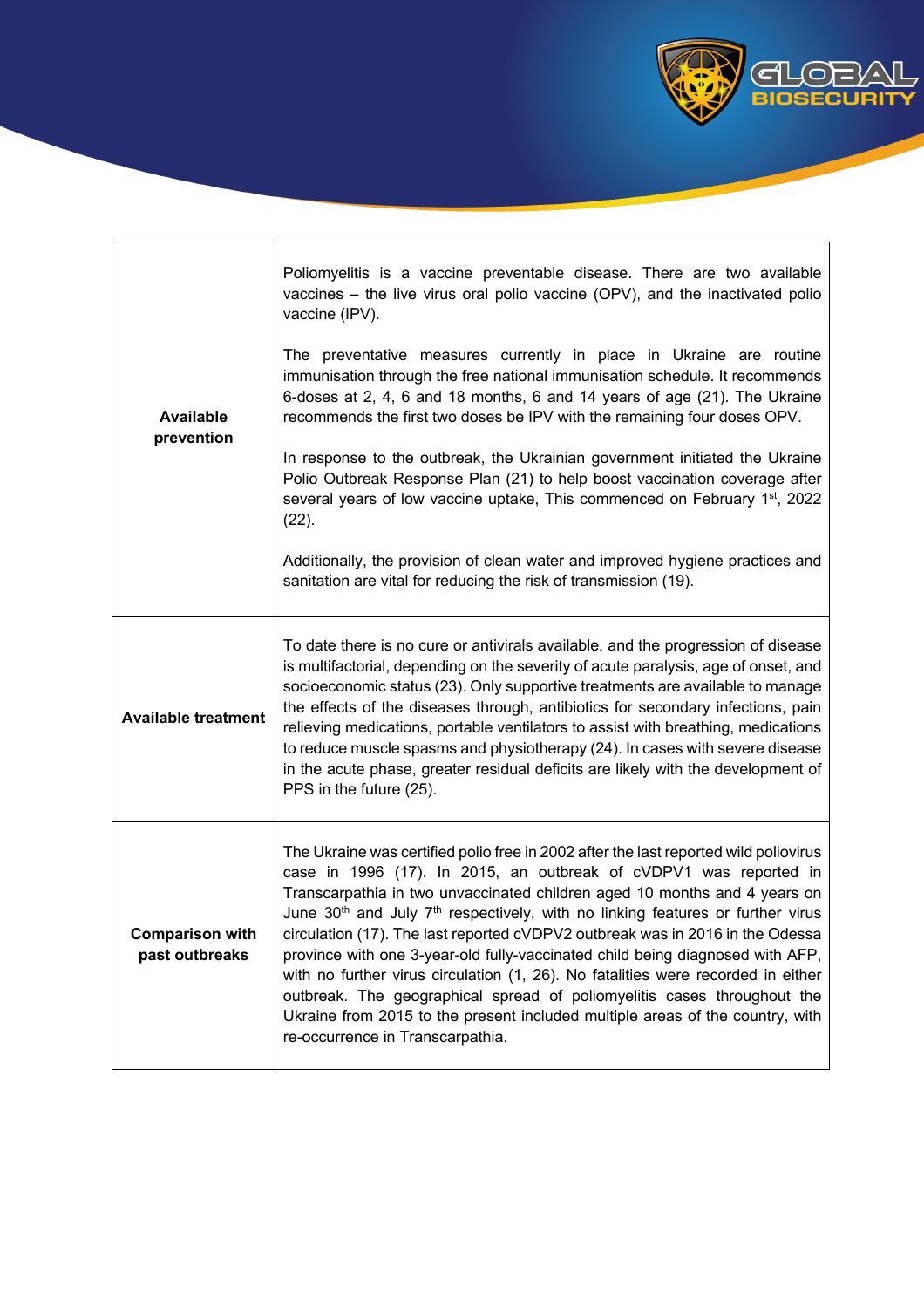

| <b>Unusual features</b>  | In 2017, the Ukraine was demonstrated as "the first country with a temperate<br>climate, good sanitation, and generally well-developed, albeit problem-ridden<br>health infrastructure to document a cVDPV outbreak" (17). It is clear this<br>outbreak is not an isolated occurrence with potential for ongoing transmission<br>to occur. More importantly, the current outbreak has occurred against the<br>backdrop of suboptimal vaccination coverage across the Ukraine since the<br>previous outbreak that saw a serious vaccine push across the country. Many<br>factors could be contributing to this poor coverage, such as inefficient vaccine<br>procurement, lagging legislation and practices, inefficient budget for health<br>including immunisation, hostile anti-vaccine media environment and ongoing<br>military conflict (17). Additionally, the source of the outbreak is not yet known,<br>though sequencing has been linked to Pakistan which is over 3,785 kilometres<br>away and an environmental isolate from Tajikistan which is also over 3,352<br>kilometres away (1, 27). For an outbreak to occur crossing multiple borders a<br>link between the countries should be prevalent. Furthermore, the first recorded<br>case during this outbreak in Rivne Oblast is 480 kilometres from Transcarpathia<br>where the second case was recorded. Of interest, genetic sequencing of the<br>latest detection in Rivne indicates this outbreak is unrelated to the 2015 and<br>2016 isolations (1).                                                                                                                                                                                                                                                                                                                                                                                                                                                                                                                                                                                                                                  |
|--------------------------|-------------------------------------------------------------------------------------------------------------------------------------------------------------------------------------------------------------------------------------------------------------------------------------------------------------------------------------------------------------------------------------------------------------------------------------------------------------------------------------------------------------------------------------------------------------------------------------------------------------------------------------------------------------------------------------------------------------------------------------------------------------------------------------------------------------------------------------------------------------------------------------------------------------------------------------------------------------------------------------------------------------------------------------------------------------------------------------------------------------------------------------------------------------------------------------------------------------------------------------------------------------------------------------------------------------------------------------------------------------------------------------------------------------------------------------------------------------------------------------------------------------------------------------------------------------------------------------------------------------------------------------------------------------------------------------------------------------------------------------------------------------------------------------------------------------------------------------------------------------------------------------------------------------------------------------------------------------------------------------------------------------------------------------------------------------------------------------------------------------------------------------------------------------|
| <b>Critical analysis</b> | Poliomyelitis outbreaks have occurred infrequently throughout the Ukraine<br>since 2015. Such outbreaks are directly attributed to suboptimal vaccination<br>coverage. Chronic under-vaccination has resulted in the accumulation of<br>susceptible children to polioviruses creating conditions favourable to cVDPV<br>emergence and circulation in the Ukraine (17). In the absence of high<br>vaccination coverage by inoculation with IPV, generated serum immunity<br>against all three types of poliomyelitis cannot occur (28). Conversely,<br>inoculation with OPV can also generate adequate levels of seroconversion,<br>however, VAPP can occur due to the reversion of the vaccine strain to a more<br>neurovirulent profile of a wild poliovirus with the use of OPV (28). In rare<br>instances, such strains contained in the OPV have become both neurovirulent<br>and transmissible, resulting in infectious poliomyelitis (28). Therefore, high<br>vaccination coverage to reach herd immunity is required using IPV first as<br>VDPVs arise when lower vaccinations rates are reported in countries using<br>OPV. When higher vaccine coverage rates are reported, cases of polio do not<br>occur. Vaccination coverage across the Ukraine took a sharp decline in 2009,<br>from 91% in 2008 to less than 50% in 2014 to 15% by mid-2015 (17). This was<br>caused by a failed measles-rubella vaccination campaign in 2008, when the<br>death of a child was incorrectly attributed to immunisation (17). The current<br>vaccine coverage in the Ukraine varies according to age and province, ranging<br>from 70-96% for the most susceptible children under 1 year of age as of March<br>$29th$ , 2022, up from between 40.7-48.9% on the 7 <sup>th</sup> October, 2021 (29). A polio<br>vaccine catchup immunisation campaign was scheduled to commence on<br>February 1 <sup>st</sup> , 2022. However, prior to this in early December 2021, Russia had<br>begun initiating threats of war against the Ukraine by amassing military forces<br>around the Ukrainian border. By February 24 <sup>th</sup> , 2022, Russia had officially |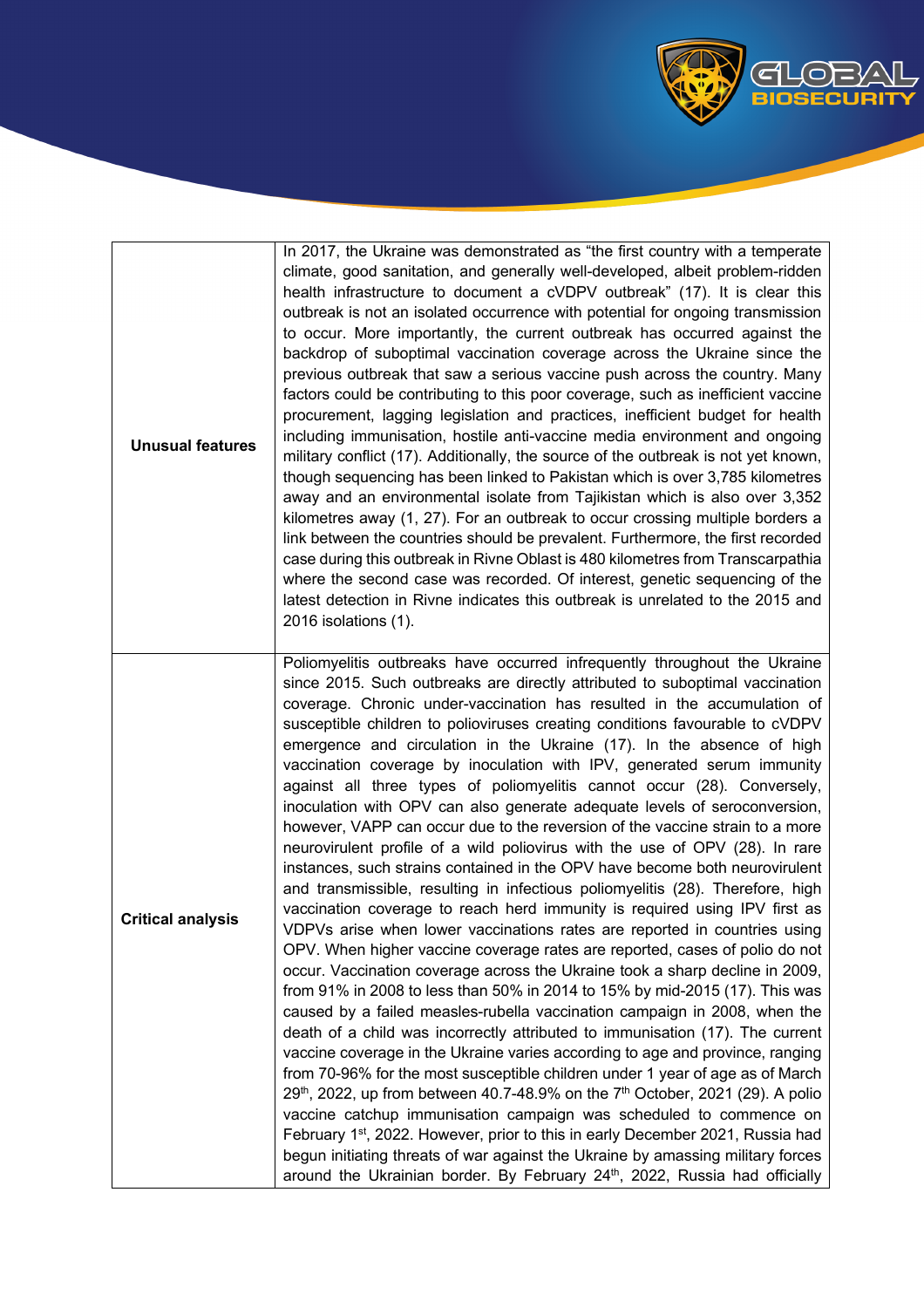

|                      | begun a strategic invasion of the Ukraine disrupting routine and catch-up<br>immunisation programs and disease surveillance throughout the country.                                                                                                                                                                                                                                                                                                                                                                                                                                                                                                                                                                                                                                                                                                                                                                                                                                                               |
|----------------------|-------------------------------------------------------------------------------------------------------------------------------------------------------------------------------------------------------------------------------------------------------------------------------------------------------------------------------------------------------------------------------------------------------------------------------------------------------------------------------------------------------------------------------------------------------------------------------------------------------------------------------------------------------------------------------------------------------------------------------------------------------------------------------------------------------------------------------------------------------------------------------------------------------------------------------------------------------------------------------------------------------------------|
|                      | The current outbreak of cVDPV2 has spread across two different regions in the<br>Ukraine with the index case of AFP from Rivne Oblast and a second AFP case<br>from Transcarpathia (1, 6). However, no further circulation has been reported<br>as of March 29 <sup>th</sup> , 2022. The literature shows varying reports of the basic<br>reproductive number to be between 5-7 for poliomyelitis (30). An additional 19<br>cases of cVDPV2 were reported as contacts of the index case with no cases<br>linked to the second child. The vaccination history of these 19 cases remains<br>unknown (6, 29). Interestingly, of the 19 contacts of the index case, 4 reside in<br>Transcarpathia indicating there may be unknown transmission sites linking the<br>second AFP case. Furthermore, reporting indicates the two cVDVP2 AFP cases<br>may be linked, with a genetic similarity evidenced between both samples (6).                                                                                        |
|                      | Reporting within the EPIWATCH system on Ukraine has seen a dramatic<br>decline since the Russia-Ukraine war commenced. Poliomyelitis, among other<br>vaccine preventable diseases, may be spreading at a faster rate among<br>children in homes, shelters and border crossings while attempting to flee the<br>conflict. Furthermore, the conflict has hampered access to medical care for<br>displaced citizens, limiting their ability to access life preserving and routine<br>treatments. Additionally, COVID-19 case reporting has ceased in the Ukraine<br>since February 18th, 2022, and with a two-dose COVID-19 vaccination coverage<br>rate at 35.7%, the Ukraine is highly susceptible to an epidemic surge and<br>potential for new variants to emerge (31). Finally, public health syndromic<br>surveillance activities monitoring vaccine-preventable and other communicable<br>diseases cannot operate effectively when reporting comes to a standstill, as it<br>appears to have done in Ukraine. |
| <b>Key questions</b> | 1) What can be done to mitigate the effects of the Russia-Ukraine war to<br>resume vaccination programs including polio and COVID-19?<br>2) How can we monitor the re-emergence of poliomyelitis in the absence<br>of public health surveillance in the Ukraine?<br>In the absence of formal polio surveillance, will open-source<br>3)<br>intelligence be enough to detect polio?<br>What risk mitigation strategies can be used to prevent further<br>4)<br>transmission of poliomyelitis among displaced children?<br>5) What can be done to protect vulnerable and displaced families<br>throughout the Russia-Ukraine war to ensure continuity of care while<br>preventing complications due to their medical preconditions?                                                                                                                                                                                                                                                                                 |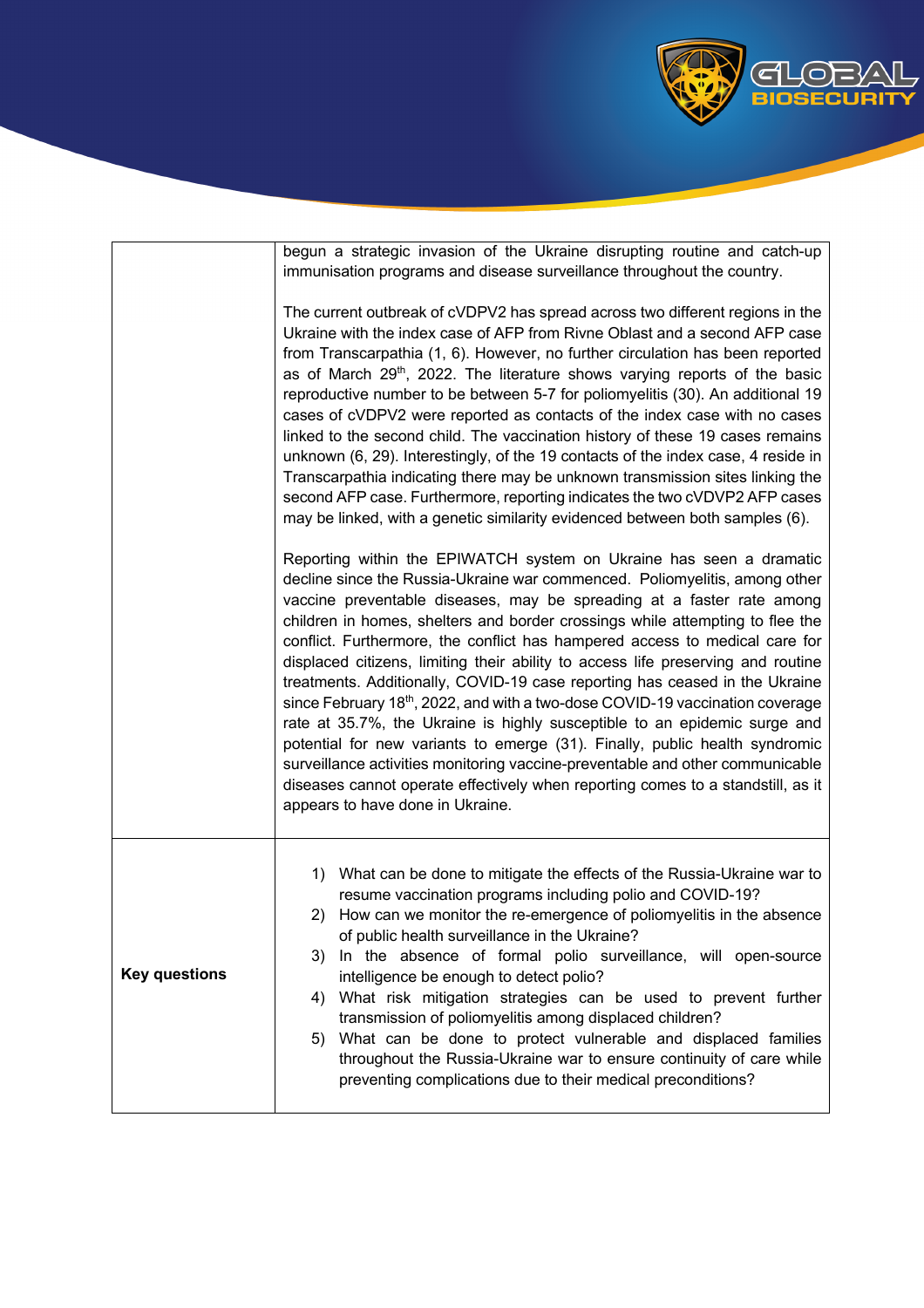

| <b>References</b> |    | 1. The World Health Organisation. Circulating vaccine-derived poliovirus type<br>(cVDPV2)<br>Ukraine.<br>2021.<br>Available<br>from:<br>2<br>https://www.who.int/emergencies/disease-outbreak-news/item/circulating-<br>vaccine-derived-poliovirus-type-2-(cvdpv2)-ukraine. (Accessed 2 February<br>2022).                                                                                                                                                                                       |
|-------------------|----|--------------------------------------------------------------------------------------------------------------------------------------------------------------------------------------------------------------------------------------------------------------------------------------------------------------------------------------------------------------------------------------------------------------------------------------------------------------------------------------------------|
|                   | 2. | The World Health Organization. Catch-up polio immunization campaign to<br>begin in Ukraine. 2022. Available from: https://www.euro.who.int/en/health-<br>topics/communicable-diseases/poliomyelitis/news/news/2022/01/catch-up-<br>polio-immunization-campaign-to-begin-in-ukraine. (Accessed 9 February<br>2022).                                                                                                                                                                               |
|                   |    | 3. Cooper L, Bandyopadhyay A, Gumede N, Mach O, Mkanda P, Okiror S, et<br>al. Risk factors for the spread of vaccine-derived type 2 polioviruses after<br>global withdrawal of trivalent oral poliovirus vaccine and the effects of<br>outbreak responses with monovalent vaccine: a retrospective analysis of<br>surveillance data for 51 countries in Africa. The Lancet Infectious Diseases.<br>2021. 10.1016/S1473-3099(21)00453-9.                                                          |
|                   |    | 4. Burns CC, Diop OM, Sutter RW, Kew OM. Vaccine-Derived Polioviruses.<br>The Journal of Infectious Diseases. 2014;210(suppl_1):S283-S93.<br>DOI:https://doi.org/10.1016/S1473-3099(21)00453-9<br>5. Ukraine Ministry of Health. A case of polio in a young child has been<br>officially<br>confirmed<br>in<br>Ukraine.<br>2021.<br>Available<br>from:<br>https://moz.gov.ua/article/news/v-ukraini-oficijno-pidtverdili-vipadok-<br>poliomielitu-v-malenkoi-ditini. (Accessed 2 February 2022). |
|                   |    | 6. Outbreak News Today. Ukraine: Polio case reported in Transcarpathia<br>child. 2022. Available from: http://outbreaknewstoday.com/ukraine-polio-<br>case-reported-in-transcarpathia-child-11861/. (Accessed 17 February<br>2022).                                                                                                                                                                                                                                                              |
|                   |    | 7. Ukraine Ministry of Health. A second case of polio has been confirmed in<br>Ukraine:<br>in<br>2022.<br>two-year-old<br>boy.<br>Available<br>from:<br>a<br>https://phc.org.ua/news/v-ukraini-pidtverdzheno-drugiy-vipadok-<br>poliomielitu-u-dvorichnogo-khlopchika. (Accessed 16 February 2022).                                                                                                                                                                                              |
|                   | 8. | Centers for Disease Control and Prevention. What is Polio?. 2021.<br>Available<br>https://www.cdc.gov/polio/what-is-polio/index.htm.<br>from:<br>(Accessed 1 February 2022).                                                                                                                                                                                                                                                                                                                     |
|                   | 9. | Centers for Disease Control and Prevention. Post-polio Syndrome. 2021.<br>Available<br>https://www.cdc.gov/polio/what-is-<br>from:<br>polio/pps.html?CDC_AA_refVal=https%3A%2F%2Fwww.cdc.gov%2Fpoli<br>0%2Fus%2Fpps.html. (Accessed 9 February 2022).                                                                                                                                                                                                                                            |
|                   |    | 10. Hussain SF, Boyle P, Patel P, Sullivan R. Eradicating polio in Pakistan: an<br>analysis of the challenges and solutions to this security and health issue.                                                                                                                                                                                                                                                                                                                                   |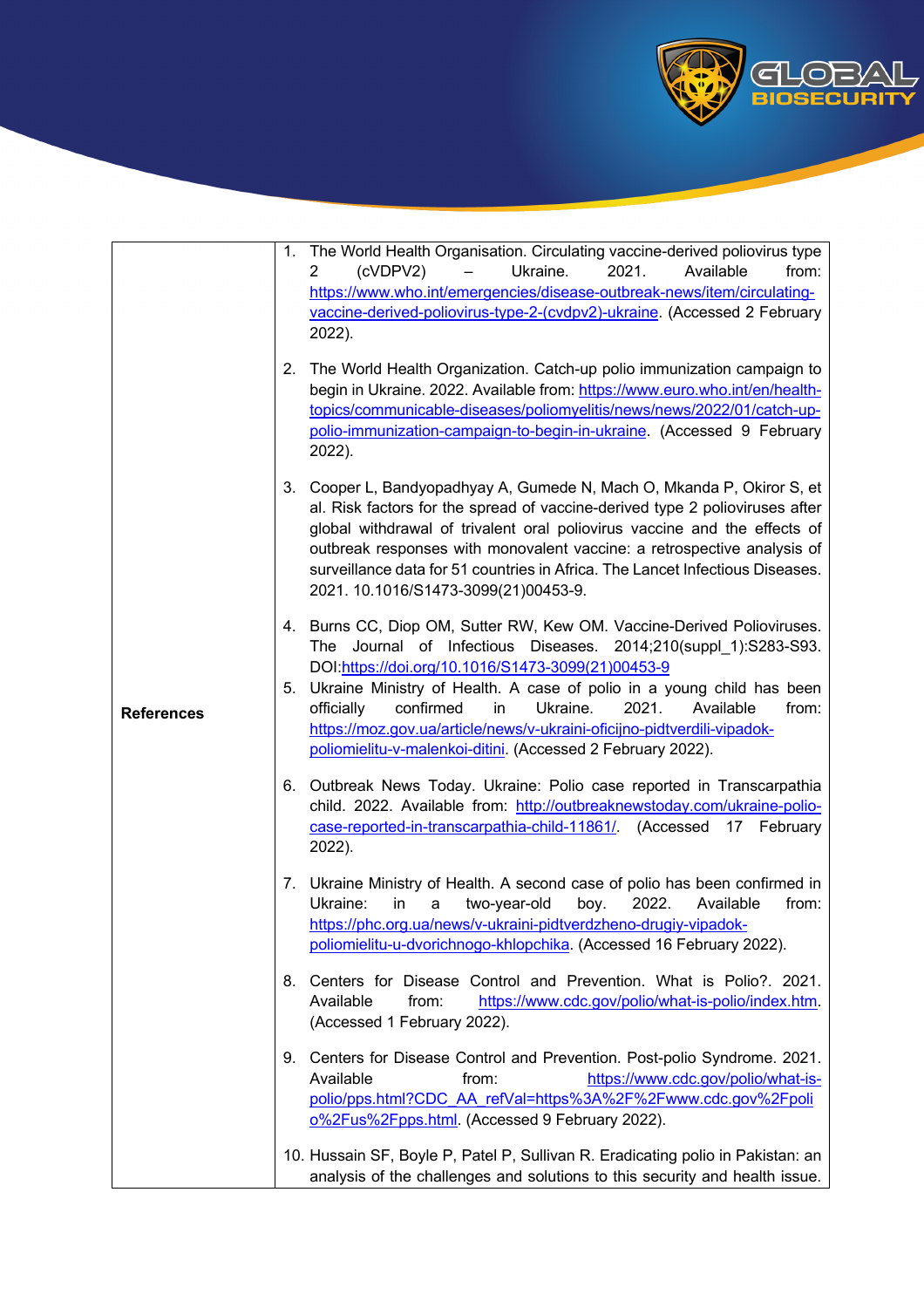

Globalization and Health. 2016;12(1):63. https://doi.org/10.1186/s12992- 016-0195-3.

- 11. Cleveland Clinic. Polio. 2021. Available from: https://my.clevelandclinic.org/health/diseases/15655-polio. (Accessed 11 February 2022).
- 12. The World Health Organisation. Polio vaccines: WHO position paper, January 2014. Generva, Switzerland; 2014. Available from https://www.who.int/immunization/position\_papers/WHO\_PP\_polio\_summ ary feb2014.pdf (Accessed 7 February 2022).
- 13. Mayo Clinic. Polio. 2020. Available from: https://www.mayoclinic.org/diseases-conditions/polio/symptomscauses/syc-20376512. (Accessed 11 February 2022).
- 14. Ukraine Ministry of Health. In 2021, polio vaccination coverage was 80%. 2022. Available from: https://phc.org.ua/news/u-2021-roci-rivenokhoplennya-scheplennyami-ditey-proti-poliomielitu-buv-80. (Accessed 17 February 2022).
- 15. Duintjer Tebbens RJ, Hampton LM, Thompson KM. Implementation of coordinated global serotype 2 oral poliovirus vaccine cessation: risks of inadvertent trivalent oral poliovirus vaccine use. BMC infectious diseases. 2016;16:237. DOI: 10.1186/s12879-016-1536-9
- 16. Razum O, Sridhar D, Jahn A, Zaidi S, Ooms G, Müller O. Polio: from eradication to systematic, sustained control. BMJ Glob Health. 2019;4(4):e001633-e. http://dx.doi.org/10.1136/bmjgh-2019-001633.
- 17. Khetsuriani N, Perehinets I, Nitzan D, Popovic D, Moran T, Allahverdiyeva V, et al. Responding to a cVDPV1 outbreak in Ukraine: Implications, challenges and opportunities. Vaccine. 2017;35(36):4769-76. DOI: 10.1016/j.vaccine.2017.04.036
- 18. The World Health Organization. Polio vaccines: WHO position paper March, 2016. Generva, Switzerland; 2016. Available from https://www.who.int/publications/i/item/WER9112 (Accessed 7 February 2022).
- 19. European Centre for Disease Prevention and Control. Disease factsheet about poliomyelitis 2021. Available from: https://www.ecdc.europa.eu/en/poliomyelitis/facts. (Accessed 13 February 2022).
- 20. World Health Organization. Poliomyelitis. 2019. Available from: https://www.who.int/news-room/fact-sheets/detail/poliomyelitis. (Accessed 7 February 2022).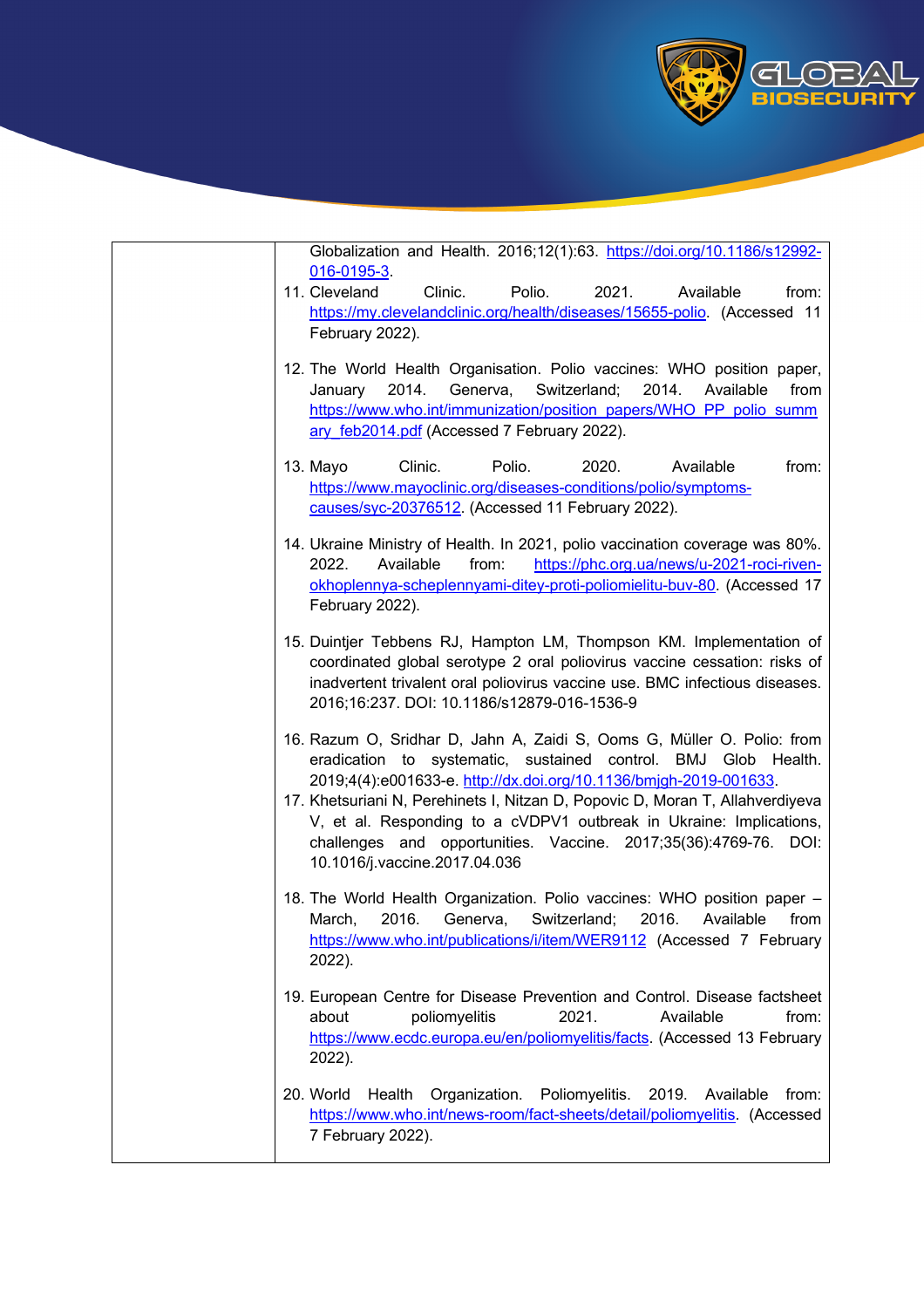

| 21. Ukraine Ministry of Health. Calendar of preventive vaccinations. 2018.<br>Available<br>https://moz.gov.ua/article/immunization/kalendar-<br>from:<br>profilaktichnih-scheplen. (Accessed 16 February 2022).                                                                                                                                                                    |
|------------------------------------------------------------------------------------------------------------------------------------------------------------------------------------------------------------------------------------------------------------------------------------------------------------------------------------------------------------------------------------|
| 22. Ukraine Ministry of Health. A campaign to vaccinate children who have not<br>been vaccinated in time will start on February 1. 2022. Available from:<br>https://moz.gov.ua/article/news/1-ljutogo-startue-kampanija-zi-<br>scheplennja-vid-poliomielitu-ditej-jaki-ne-buli-vakcinovani-vchasno.<br>(Accessed 17 February 2022).                                                |
| 23. Wolbert JG, & Higginbotham, K. Poliomyelitis. StatPearls. Treasure Island<br><b>StatPearls</b><br>Publishing;<br>2021.<br>$(FL)$ :<br>Available<br>from:<br>https://www.ncbi.nlm.nih.gov/books/NBK558944/. (Accessed 7 February<br>2022).                                                                                                                                      |
| 24. Li Hi Shing S, Chipika RH, Finegan E, Murray D, Hardiman O, Bede P. Post-<br>polio Syndrome: More Than Just a Lower Motor Neuron Disease. Frontiers<br>in Neurology. 2019;10. DOI:https://doi.org/10.3389/fneur.2019.00773                                                                                                                                                     |
| 25. Ragonese P, Fierro B, Salemi G, Randisi G, Buffa D, D'Amelio M, et al.<br>Prevalence and risk factors of post-polio syndrome in a cohort of polio<br>survivors. Journal of the neurological sciences. 2005;236(1-2):31-5. DOI:<br>https://doi.org/10.1016/j.jns.2005.04.012                                                                                                    |
| 26. The Communication Initiative Network. Polio Outbreak Ukraine Report<br>2015-2016.<br>Available<br>2017.<br>from:<br>https://www.comminit.com/polio/content/polio-outbreak-ukraine-report-<br>2015-2016. (Accessed 16 February 2022).                                                                                                                                           |
| 27. United Nations Office for the Coordination of Humanitarian Affairs (OCHA).<br>Ukraine vaccine-derived poliovirus type 2 outbreak - Situation Report #7<br>2021.<br>(19)<br>November<br>2021).<br>Available<br>from:<br>https://reliefweb.int/report/ukraine/ukraine-vaccine-derived-poliovirus-type-<br>2-outbreak-situation-report-7-19-november. (Accessed 6 February 2022). |
| 28. World Health Organization. Poliomyelitis 2022. Available from:<br>https://www.who.int/teams/health-product-policy-and-standards/standards-<br>and-specifications/vaccines-quality/poliomyelitis.<br>(Accessed 22<br>March<br>2022).                                                                                                                                            |
| 29. Outbreak News Today. Polio case confirmed in toddler from Rivne Oblast,<br>Ukraine. 2021. Available from: http://outbreaknewstoday.com/polio-case-<br>confirmed-in-toddler-from-rivne-oblast-ukraine-33175/. (Accessed 6 March<br>2022).                                                                                                                                       |
| 30. Doherty M, Buchy P, Standaert B, Giaquinto C, Prado- Cohrs D. Vaccine<br>impact: Benefits for human health. Vaccine. 2016;34(52):6707-14. DOI:<br>https://doi.org/10.1016/j.vaccine.2016.10.025.                                                                                                                                                                               |